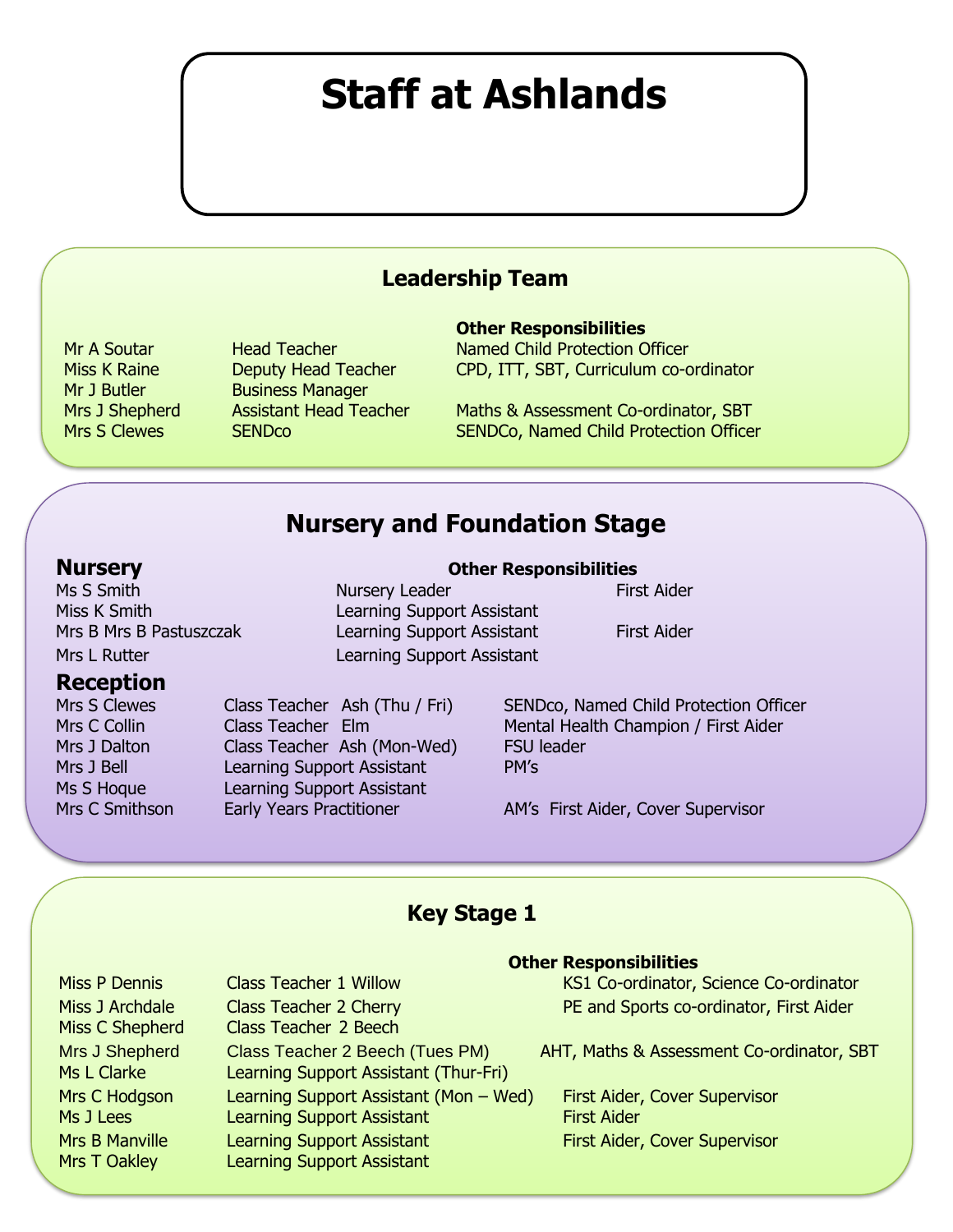# **Key Stage 2**

|                        |                                                 | <b>Other Responsibilities</b>                                          |
|------------------------|-------------------------------------------------|------------------------------------------------------------------------|
| Mr R Brice             | Class Teacher 3 Maple                           | Music Co-ordinator                                                     |
| Mrs E Thompson         | Class Teacher 3 Apple                           | English Co-ordinator                                                   |
| Mrs K Pearce           | Class Teacher 4 Rowan                           | <b>RE Co-ordinator</b>                                                 |
| Mrs G Rose Jackson     | Class Teacher 4 Yew                             | SBT, Maths Co-ordinator                                                |
| Mrs J Shepherd         |                                                 | Class Teacher 4 Yew (Friday) AHT, Maths & Assessment Co-ordinator, SBT |
| Mr A Preece            | Class Teacher 5 Hawthorn                        | <b>Computing Co-ordinator</b>                                          |
| Mrs M Barrott          | Class Teacher 5 Cedar                           | Art & DT Co-ordinator                                                  |
| Mrs J Pearson          | <b>Class Teacher 6 Chestnut</b>                 | <b>MFL Co-ordinator</b>                                                |
| Ms K Raine             | Class Teacher Year 6                            | CPD, ITT, SBT, Curriculum Co-ordinator                                 |
|                        | (6 Chestnut Monday / 6 Birch Thursday & Friday) |                                                                        |
| Mrs S Wood             | <b>Class Teacher 6 Birch</b>                    | <b>PSHE Co-ordinator</b>                                               |
| Mrs J Bell             | Learning Support Assistant                      | AM's 4 Rowan                                                           |
| Mrs L Batchelor        | Learning Support Assistant                      | <b>Cover Supervisor</b>                                                |
| Mrs R Bentley          | Learning Support Assistant                      | <b>First Aider</b>                                                     |
| Mr E Crombie           | <b>Academic Mentor</b>                          |                                                                        |
| Ms R Dodsworth         | Learning Support Assistant                      | Library Assistant, Senior Lunchtime Supervisor                         |
| Ms K Jones             | Learning Support Assistant                      | HTLA, Cover Supervisor                                                 |
| Mrs H Myers            | Learning Support Assistant                      | <b>First Aider</b>                                                     |
| Mrs R Pearson          | Learning Support Assistant                      |                                                                        |
| Mrs C Smithson         | <b>Early Years Practitioner</b>                 | PM's 4 Rowan First Aider, Cover Supervisor                             |
| Mrs P Snowden          | Learning Support Assistant                      |                                                                        |
| <b>Mrs C Tomlinson</b> | <b>Learning Support Assistant</b>               |                                                                        |
|                        |                                                 |                                                                        |

| <b>AHT</b>      | <b>Assistant Head teacher</b>                                | DH        |
|-----------------|--------------------------------------------------------------|-----------|
| <b>CPD</b>      | <b>Continuing Professional Development</b>                   | <b>FS</b> |
|                 | <b>HTLA</b> Higher Level Teaching Assistant                  | IC        |
| <b>ITT</b>      | <b>Initial Teacher Training</b>                              | <b>KS</b> |
| KS <sub>2</sub> | Key Stage 2 (Years 3-6)                                      | <b>MF</b> |
|                 | <b>PSHE</b> Personal, Social, Health & Citizenship Education |           |
| <b>SBT</b>      | <b>School Based Tutor</b>                                    | РP        |
| <b>PPA</b>      | Planning, Preparation & Assessment                           | <b>SE</b> |
| <b>SEF</b>      | <b>School Self Evaluation</b>                                | SII       |
|                 |                                                              |           |

- **DHT** Deputy Head Teacher
	-
- **FSU** Foundation Stage Unit<br> **IC** Integrated Curriculum **Integrated Curriculum**
- **KS1** Key Stage 1 (years 1 & 2)
- **MFL** Modern Foreign Language
- **PP** Pupil Premium
- **SEN** Special Education Needs
- **SIP** School Improvement Plan